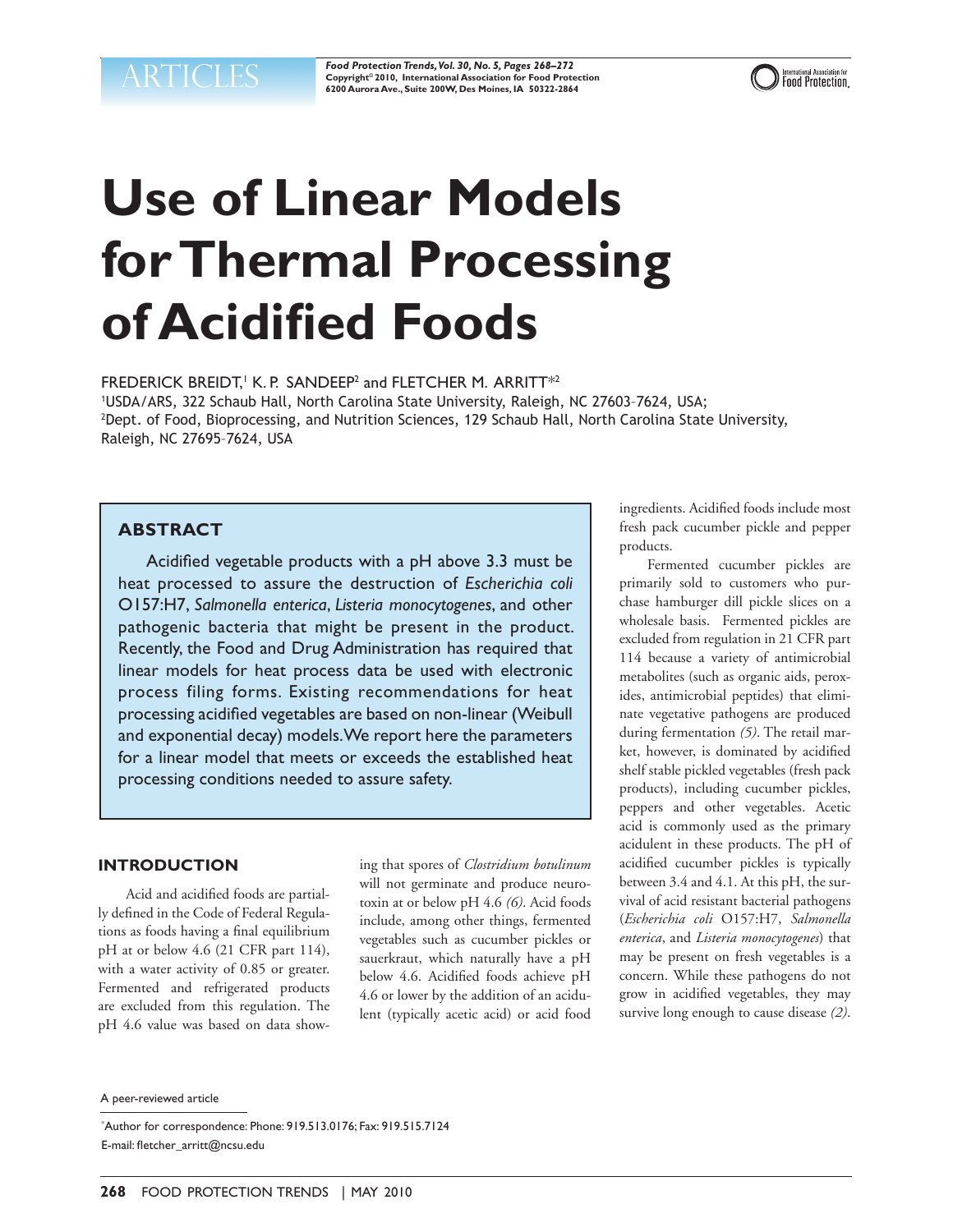| <b>TABLE 1. D values from TDT data</b> |                |                                     |
|----------------------------------------|----------------|-------------------------------------|
| Temp $(^{\circ}C)$                     | $\mathbf{R}^2$ | $D$ value <sup><math>a</math></sup> |
| 50                                     | 0.96           | 17.65(0.91)                         |
| 52                                     | 0.94           | 12.58(0.68)                         |
| 54                                     | 0.86           | 7.34(0.70)                          |
| 56                                     | 0.90           | 4.31(0.45)                          |
| 58                                     | 0.98           | 1.37(0.034)                         |
| 60                                     | 0.97           | 0.58(0.023)                         |

<sup>a</sup>One log reduction time (min.); standard error for each value is shown in parentheses.

| <b>TABLE 2. Z and F Values</b> |                             |                              |
|--------------------------------|-----------------------------|------------------------------|
| Model <sup>a</sup>             | $Z$ value ( ${}^{\circ}$ F) | $\mathsf{F}_{_{160}}^{^{b}}$ |
| Exp. Decay (5SE)               | 19.50                       | 1.20                         |
| Exp. Decay                     | 15.70                       | 0.34                         |
| Five D Model                   | 11.98                       | 0.08                         |
| One D Model                    | 11.98                       | 0.02                         |

<sup>a</sup>Models as described in the text: Exp. Decay (5SE), exponential decay model with five times the standard error added; Exp. Decay, exponential decay model; Five D Model, linear model based on a five log reduction; One D Model, linear model based on a one log reduction.

 $^{\rm b}$ F<sub>160</sub>:Time in minutes (F value) needed to achieve the predicted reduction in cell numbers at a reference temperature of 160°F.

The infectious dose for *E. coli* O157:H7 may be as low as one to ten cells. For this reason, acidified vegetables must be processed to assure a five log reduction in acid resistant pathogenic bacteria.

The details of the processes that are needed to assure safety of acidified vegetables are included in process filings, which manufacturers file with the Food and Drug Administration (FDA). There are two kinds of processes that have been shown to assure a five log reduction in acid resistant pathogens. The acid present in some products may be sufficient to assure a five log reduction in numbers of acid resistant pathogens. For this reason, products with acetic acid as the primary acidulent and a pH below 3.3 do not require a heat process, but do require a temperature dependent holding time to

assure safety *(3)*. *E. coli* O157:H7 has been found to be the most acid resistant pathogen of concern for these products *(3)*. To achieve a five log reduction at 77°F (25°C), a holding time of 48 hours is needed. However, at 50°F  $(10^{\circ}C)$ , a holding time of six days is required for a five log reduction. Interestingly, *L. monocytogenes,* a psychrotrophic organism, which can grow at refrigeration temperatures at neutral pH, does not survive as well as *E. coli*  O157:H7 under similar cold and acidic conditions *(3)*.

For products with a pH above 3.3, heat processes needed to assure a five log reduction in vegetative bacterial pathogens in acidified vegetable products have been published *(4)*. The processing conditions were determined using a Weibull

model, because, in some cases, non-linear kinetics were observed for the thermal destruction of the *E. coli* O157:H7, *Salmonella*, and *Listeria* strains used in the study. For required process filing forms, FDA has recently requested that a linear model be used for the thermal destruction of vegetative pathogens. The use of linear model parameters (Z and Fvalues, reference temperature, and a least sterilizing value) allows a comparison of processes for both low acid canned food processes and acidified foods.

There are some differences, however, between the methods for processing low acid canned foods and acidified pickled vegetable products. In heat processed acidified foods, spores are not inactivated. Pathogenic spore outgrowth is prevented by maintaining the pH at or below 4.6. The objective in heat processing acidified foods is to eliminate vegetative cells of microbial pathogens and spoilage microorganisms capable of surviving in the product. A five log reduction in *E. coli*  O157:H7 cell numbers is sufficient for assuring safety of acidified foods, similar to the juice HACCP regulations (21 CFR part 120). Another difference between low acid canned foods and acidified foods is that most acidified foods are heat processed in multi-stage pasteurizers that have several different temperatures, unlike a sealed retort with a fixed temperature. Most processors remove jars from pasteurizer segments and manually determine the internal temperature to confirm that the appropriate center temperature for a given process has been achieved. The time-temperature conditions needed for a five log reduction in bacterial pathogens occur within an internal segment of the pasteurizer, after the containers have been pre-heated.

To meet published safe processing conditions *(4)* and allow electronic filing of acidified food processes, a new linear model is needed. We describe a linear model that meets or exceeds the published times and temperatures required for achieving a five log reduction of *E. coli* O157:H7 and other vegetative pathogens that may be present in acidified vegetable products.

## **MATERIALS AND METHODS**

Modeling of microbial heat kill data was based on the F-value method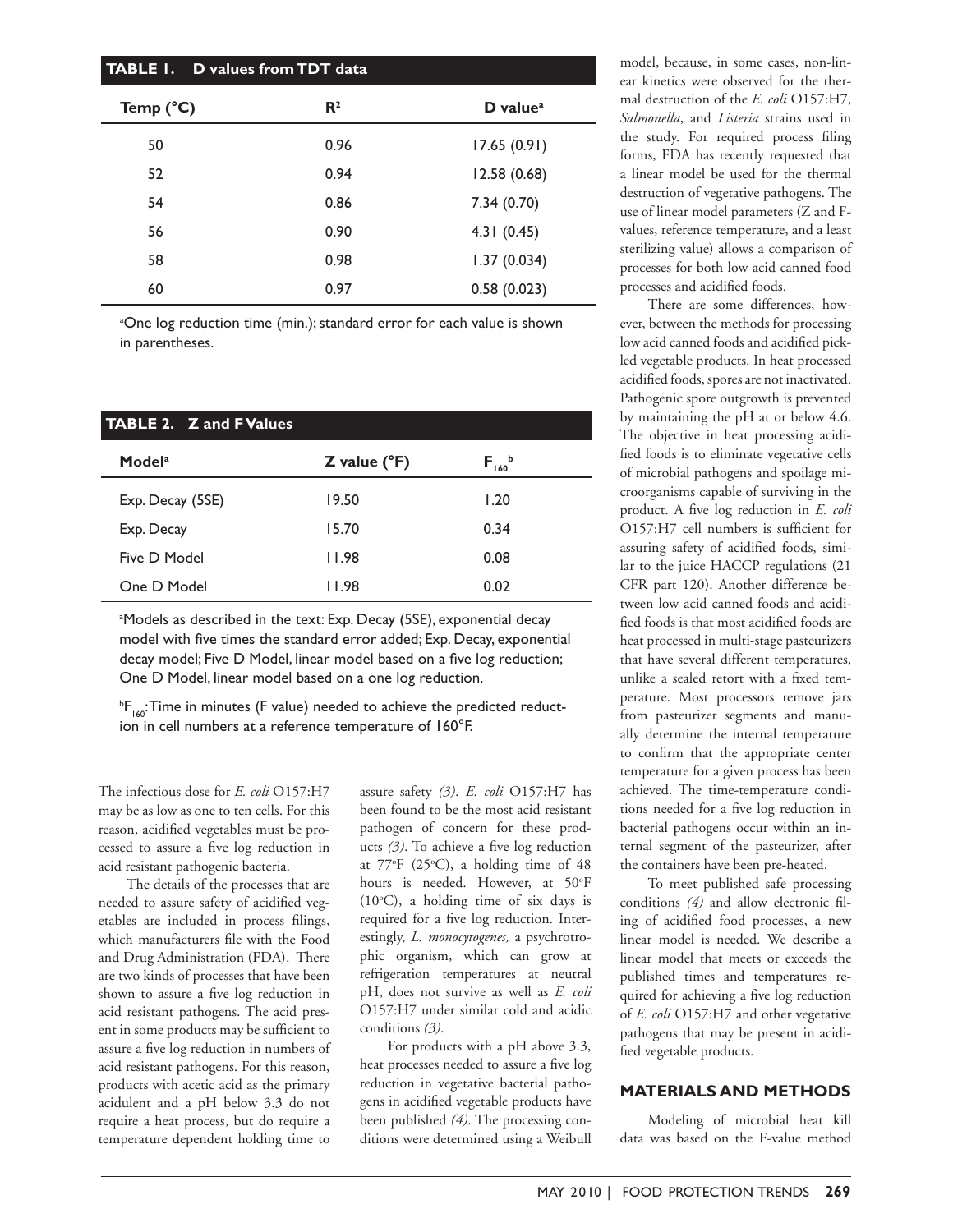**FIGURE 1.** D values for existing TDT data. Temperatures for each data set are shown on the graph in  $\mathrm{^{\circ}C}.$  Data for three replicates at the indicated times for 50 $\mathrm{^{\circ}C}$ (122°F, octagons), 52°C (126°F, triangles), 54°C (129°F, squares), 56°C (133°F, circles), 58°F (136°F, diamonds), and 60°C (140°F, inverted triangles) are shown. Regression lines for each data set are shown next to the corresponding temperature number.



**FIGURE 2.** Processing times based on three different models. The triangles represent the  $log_{10}$  of the D values determined for the linear model as described in the text. The squares represent the published Weibull five log reduction data with five times the standard error added. The regression lines are as follows: dotted line, from the one log reduction values (triangles); solid black line, five log reduction times; dashed black line, exponential decay model with five times the standard error added.



*(1)*, and the D and Z values were determined by two approaches. The first approach was to develop a linear model based on the published five log reduction times that were originally determined by a non-linear (Weibull) model *(4)*. A log-linear transformation of the published five log reduction times (generated by use of the Weibull model) was plotted against temperature. Linear regression was then carried out to determine a Z value from the slope of the regression line. In the second approach, the existing thermal death time (TDT) raw data *(4)* was re-examined using a linear model instead of a Weibull model. Linear regression of  $log_{10}$  surviving cells  $vs.$  time, and  $log_{10}$  D values  $vs.$ temperature, to determine D and Z values (respectively), was carried out. All regression calculations were performed with SigmaPlot software (Version 10.0, Systat Software, Inc, Chicago IL). For both methods, 160°F was chosen as a reference temperature.

#### **RESULTS**

The D values for a temperature range of 50 $\rm ^{o}C$  (122 $\rm ^{o}F$ ) to 60 $\rm ^{o}C$  (140 $\rm ^{o}F$ ) were generated by use of a linear model with the existing TDT data (Fig. 1). Based on these D values (Table 1), a Z value of 11.98°F was determined for *E. coli* O157:H7. For a reference temperature of 160°F, a processing time of 0.016 min. was determined for the linear model (Fig. 2). The five log reduction line from these data has the same slope and Z value, but the processing time at the reference temperature of 160°F was  $0.08$  min (Table 2). The  $\mathbb{R}^2$  value for the log-linear regression to determine the Z value was 0.96 (Fig.2).

Previously, Breidt et al. *(4)* used a Weibull model and a exponential decay function to predict five log reduction times. The predicted values from an exponential decay model were used to determine safe processing times for temperatures between 160°F and 180°F (4). Recommendations for safe processing times for industry included the addition of five times the standard error to the predicted processing times. From these data, a linear model was used to fit the predicted values from the exponential decay model by taking the  $log_{10}$  of the predicted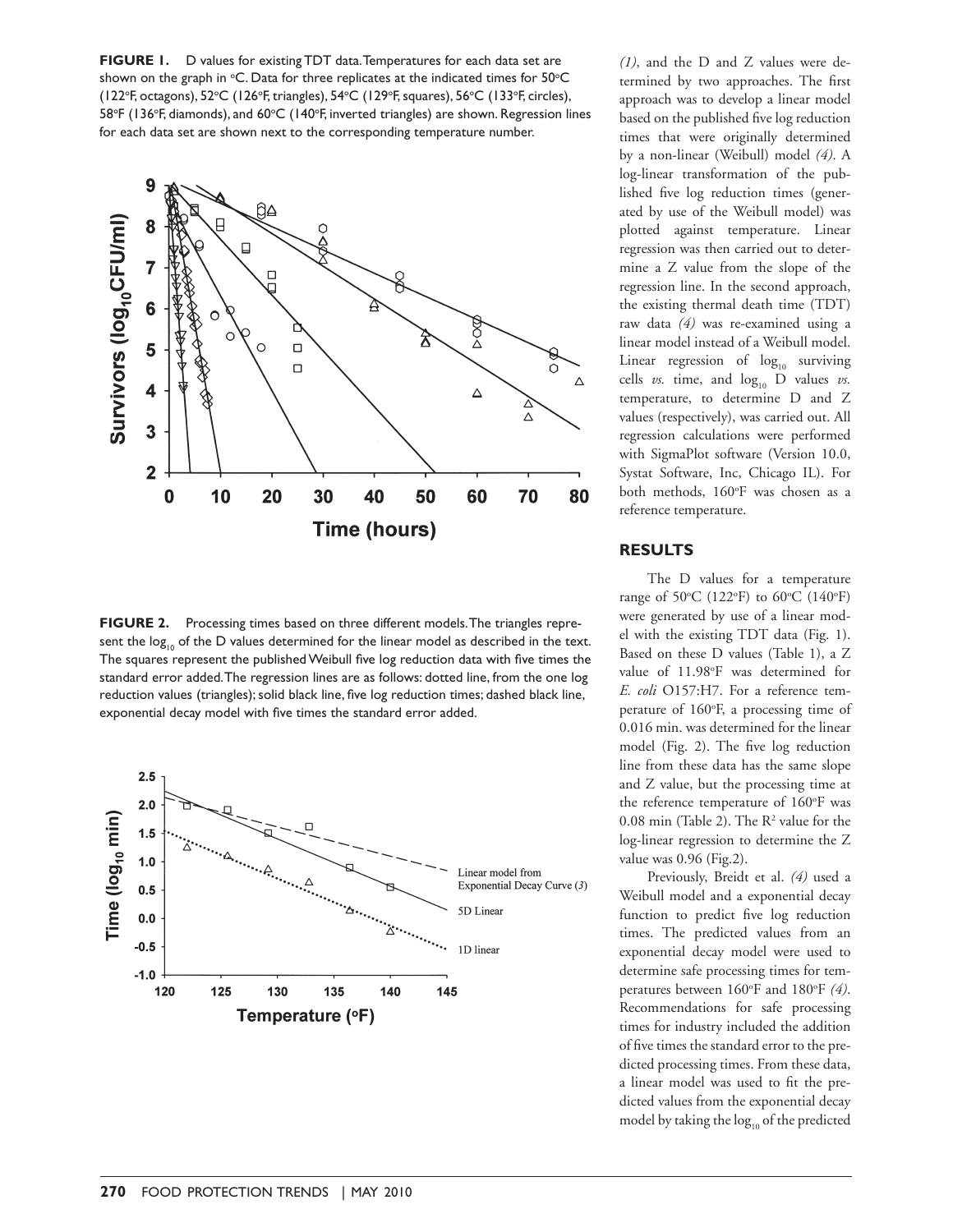| Temp (°F) | Time (min.)             | Temp (°F) | Time (min.)               |
|-----------|-------------------------|-----------|---------------------------|
| 140       | 12.7                    | 6         | $\mathop{\rm L}\nolimits$ |
| 4         | 11.3                    | 162       | 0.9                       |
| 142       | 0.1                     | 163       | $0.8\,$                   |
| 143       | 8.9                     | 164       | $0.7\,$                   |
| 144       | 7.9                     | 165       | 0.7                       |
| 145       | 7.1                     | 166       | $0.6\,$                   |
| 146       | 6.3                     | 167       | $0.5\,$                   |
| 147       | 5.6                     | 168       | 0.5                       |
| 48        | 4.9                     | 169       | 0.4                       |
| 149       | 4.4                     | 170       | 0.4                       |
| 150       | 3.9                     | 7         | 0.3                       |
| 151       | 3.5                     | 172       | 0.3                       |
| 152       | 3.1                     | 173       | 0.3                       |
| 153       | 2.7                     | 174       | $0.2\,$                   |
| 154       | 2.4                     | 175       | $0.2\,$                   |
| 155       | 2.2                     | 176       | $0.2\,$                   |
| 156       | 1.9                     | 177       | $0.2\,$                   |
| 157       | $1.7\,$                 | 178       | 0.1                       |
| 158       | 1.5                     | 179       | 0.1                       |
| 159       | $\mathsf{I}.\mathsf{4}$ | 180       | $0.1\,$                   |
| 160       | 1.2                     | 8         | 0.1                       |

**Table 3. Recommended heat processing time/temperature combinations for a 5-log reduction in bacterial pathogens for acidified products with a pH of 4.1 or below**

curve (Fig. 2). The Z values determined for each model are shown in Table 2. The recommended time-temperature processing conditions from the log-linear transform of the exponential decay data are shown in Table 3. The Z value for these data was 19.5°F with an F value of 1.2 min. at a reference temperature of 160°F.

# **DISCUSSION**

Recently, FDA has returned process filings because of a lack of a Z, F and least sterilizing value as well as a reference temperature on the filing forms. Linear kinetic parameters were desired for comparison with other thermal processes for a wide variety of food products. The original data used to generate the published five log reduction times for *Salmonella, Listeria,* and *E. coli* O157:H7 included non-linear heat killing curves. Fitting the non-linear curves with a linear model resulted in significant under-processing, compared to the published five log reduction times.

An alternate approach, using a linear approximation of the existing five log reduction values generated from a non-linear (Weibull) model, resulted in a model that would assure safety, based on the published data. This model has an F value of 1.2 min., a Z value of 19.5°F, and a reference temperature of 160°F (Table 2). These conservative processing time-temperature conditions (Table 3) are well below the times and temperatures used for many commercial processes for shelf stable acidified foods. For example, a processing temperature of 165°F (74°C) for 15 min. was recommended by Monroe et al. *(7)* for fresh-pack dill pickles for microbial stability and quality factors, including the inactivation of softening enzymes. Typical industry practices therefore have a large margin of safety. The linear model described here predicts the minimum times and temperatures needed for safety, in terms of the destruction of *E. coli*  O157:H7, *Salmonella*, and *Listeria*, and can be used with either FDA electronic or paper filing forms.